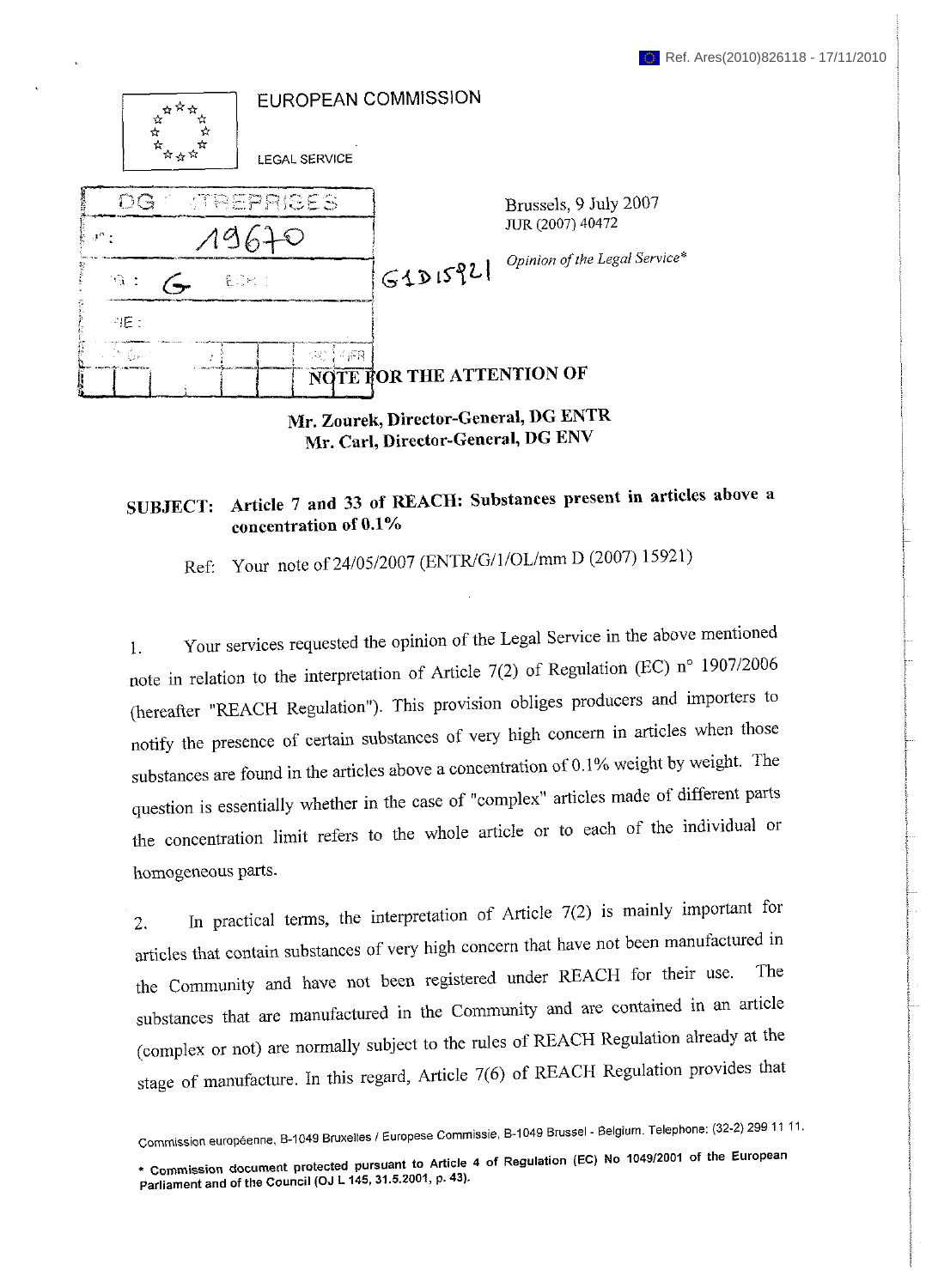paragraphs 1 to 5 (of Article 7) shall not apply to substances that have already been registered for that use.

3. In REACH Regulation, the definition of "article" is found in Article  $3$  (n° 3): *"article" means an object which during production is given a special shape, surface or design which determines its function to a greater degree than does its chemical composition.* 

The obligation of Article 7(2) refers to "articles" as defined in Article 3. Nowhere else in the REACH Regulation more specific references or definitions of "complex articles" or "individual or homogeneous parts of articles" are found. Under those circumstances, a **grammatical or contextual interpretation** does not support the idea that Article 7(2) is applied to individual or homogeneous parts of an article rather (or in addition) to the whole article. Where the legislator intended to cover individual or homogeneous parts/materials in an article/product worded this under clear terms. One example mentioned in your note is Commission Decision 2005/618/EC of 18 August 2005 amending Directive 2002/95/EC of the European Parliament and of the Council for the purpose of establishing the maximum concentration values for certain hazardous substances in electrical and electronic equipment.

4. The **historic interpretation** of Article 7(2) indicates that "article" does not refer to individual or homogeneous parts. At least three attempts were made by the European Parliament, the Netherlands and Sweden to introduce a reference to homogeneous parts/materials. However, in the final wording of the provision the obligation refers only to "articles" without any further specification.

5. As you mention in your note, certain Member States argue that a **teleologicai interpretation** should lead to the conclusion that "article" covers individual or homogeneous parts in a complex article. However, given the number of modifications of the provision in question during the preparation of the Regulation and its final wording, it is very doubtful whether its purpose was to cover those parts of articles. Moreover, the arguments of Member States that point to certain difficulties in the applicability of Article 7(2), if accurate, highlight the shortcomings of this provision and certain negative consequences from its application. Those shortcomings might have to be addressed by a modification of Article 7(2). They are not justifying, however, an interpretation which has no basis on the text of REACH Regulation.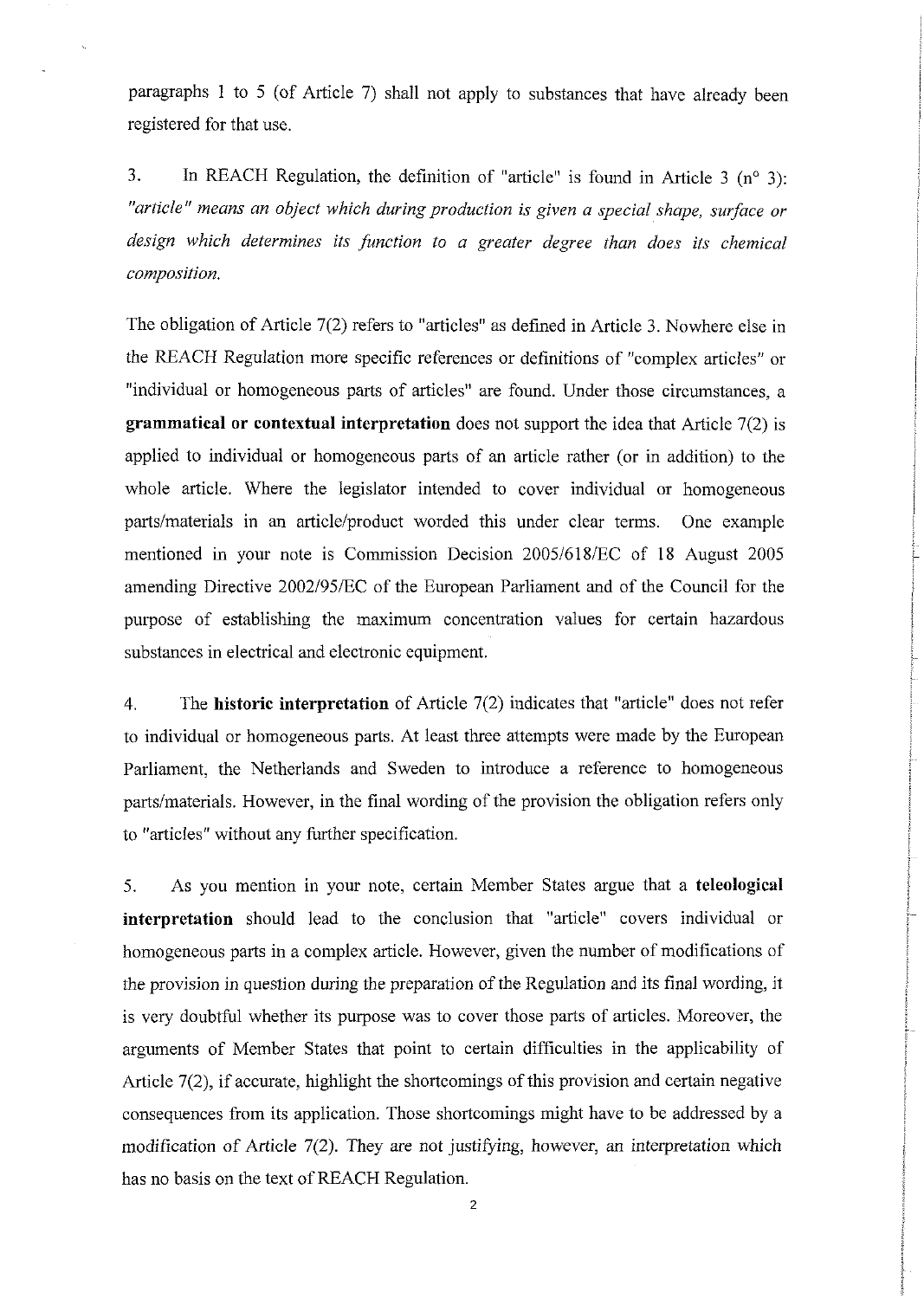6. Having in mind that a modification of Article 7(2) could be one solution of this issue of interpretation, your services ask whether this modification can happen by using Article 7(8) of REACH Regulation which reads as follows: *"Any measures for the implementation of paragraphs J to 7 (of Article 7) shall he adopted in accordance with the procedure referred to in Article 133(3)".* In the view of the Legal Service, a modification of Article 7(2) in order to add an obligation on notifying substances of very high concern in individual or homogeneous parts of an article is not part of the implementation of Article 7 paragraphs 1 to 7. It is a new obligation that can be introduced in a modification of the REACH Regulation in accordance with the relevant (co-decision) procedure. Moreover, such a modification will probably have to be accompanied by a definition of "individual or homogeneous parts of an article".

7. In conclusion, the Legal Service agrees with the views of your services that the 0.1% threshold applies to the article as produced/imported and not to components or homogeneous parts of articles.

Nal

Minas KONSTANTINIDIS Eva KRUZIKOVA